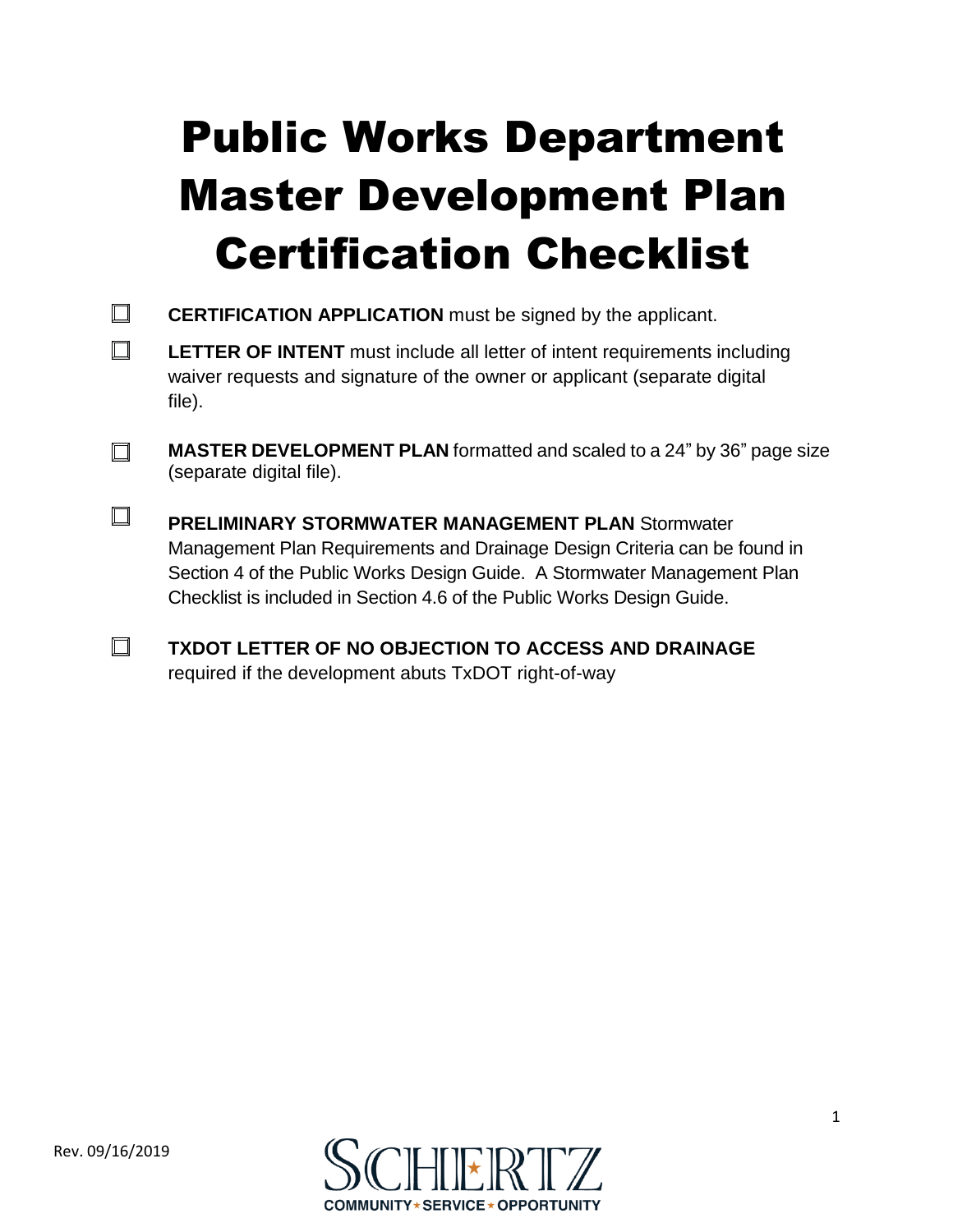## **LETTER OF INTENT REQUIREMENTS**

- Define acreage of subject property.
- Describe in detail the location of the property. (Example: *approximately 125 feet South of Main Street* or distance from an intersection.)
- Specify proposed uses with specific operations defined.
- Square footage of proposed building.
- Please specify if the proposed development will be developed in phases.
- If there is going to be more than one use, will each use be operated and maintained by one owner (Example: Church and Daycare/School).
- Special considerations (i.e. requested waivers, or variances)
- Specify zoning district.
- The letter of intent must provide the signature and contact information of the owner or owners authorized agent.

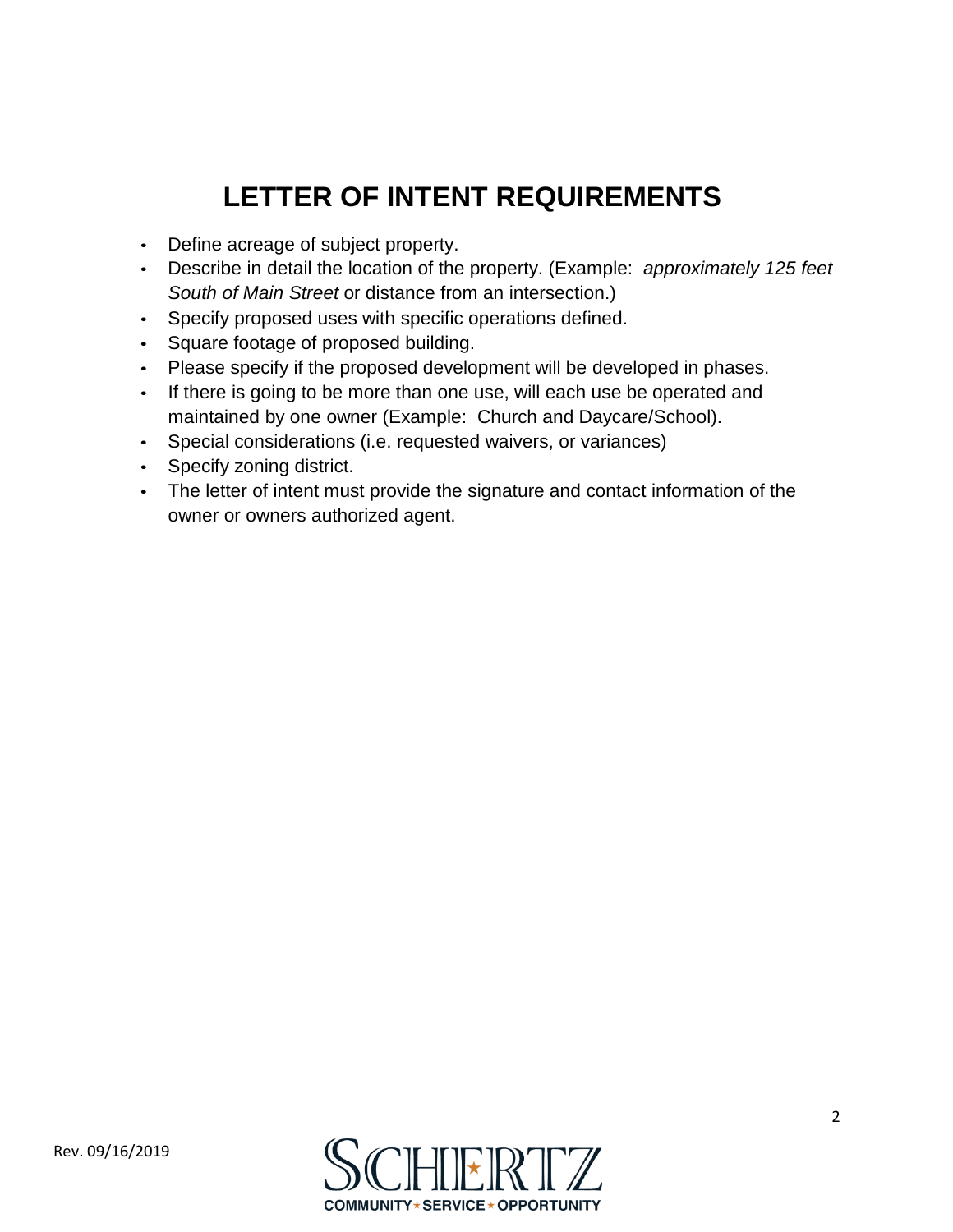## **MASTER DEVELOPMENT PLAN TECHNICAL CHECKLIST**

| <b>Master Development Plan sheet</b>                                                                                                                                                                                                                                                              | <b>Applicant</b> |
|---------------------------------------------------------------------------------------------------------------------------------------------------------------------------------------------------------------------------------------------------------------------------------------------------|------------------|
| Location / Vicinity map with north arrow and scale and showing all City and<br>County limits where applicable                                                                                                                                                                                     |                  |
| Title block located in the lower right hand corner containing the subdivision<br>name, acreage, complete legal description including survey name and<br>abstract number, City, County and preparation date                                                                                        |                  |
| Legend, if abbreviations or symbols are used                                                                                                                                                                                                                                                      |                  |
| Name, address, and phone number of the property owner, developer (if<br>different than owner) surveyor and engineer                                                                                                                                                                               |                  |
| North arrow                                                                                                                                                                                                                                                                                       |                  |
| Graphic and written scale. Scale of $1"=20'$ to $1" = 100"$                                                                                                                                                                                                                                       |                  |
| Property boundaries with bearings and distances which match<br>accompanying legal metes and bounds field notes                                                                                                                                                                                    |                  |
| Provide the existing and proposed topography at five foot (5) contour<br>intervals including drainage channels and creeks                                                                                                                                                                         |                  |
| Lot dimensions including bearings and distances                                                                                                                                                                                                                                                   |                  |
| Provide lot and block numbers for every lot (numbers only)                                                                                                                                                                                                                                        |                  |
| List the total number of buildable lots                                                                                                                                                                                                                                                           |                  |
| Provide existing zoning                                                                                                                                                                                                                                                                           |                  |
| Location of significant manmade features, including railroads, buildings,<br>utilities, or physical features                                                                                                                                                                                      |                  |
| Areas to be dedicated for right-of-way including dimensions, area providing<br>bearings and distances of centerline. Residential subdivisions require a<br>minimum of two (2) points of public access to existing public streets.                                                                 |                  |
| Recording information for any existing easements (water, sanitary sewer,<br>storm drainage, electric, telephone, gas, cable television, fire lanes, etc.)<br>and rights-of-way and all bearing and distance information on proposed<br>easements including easements filed by separate instrument |                  |

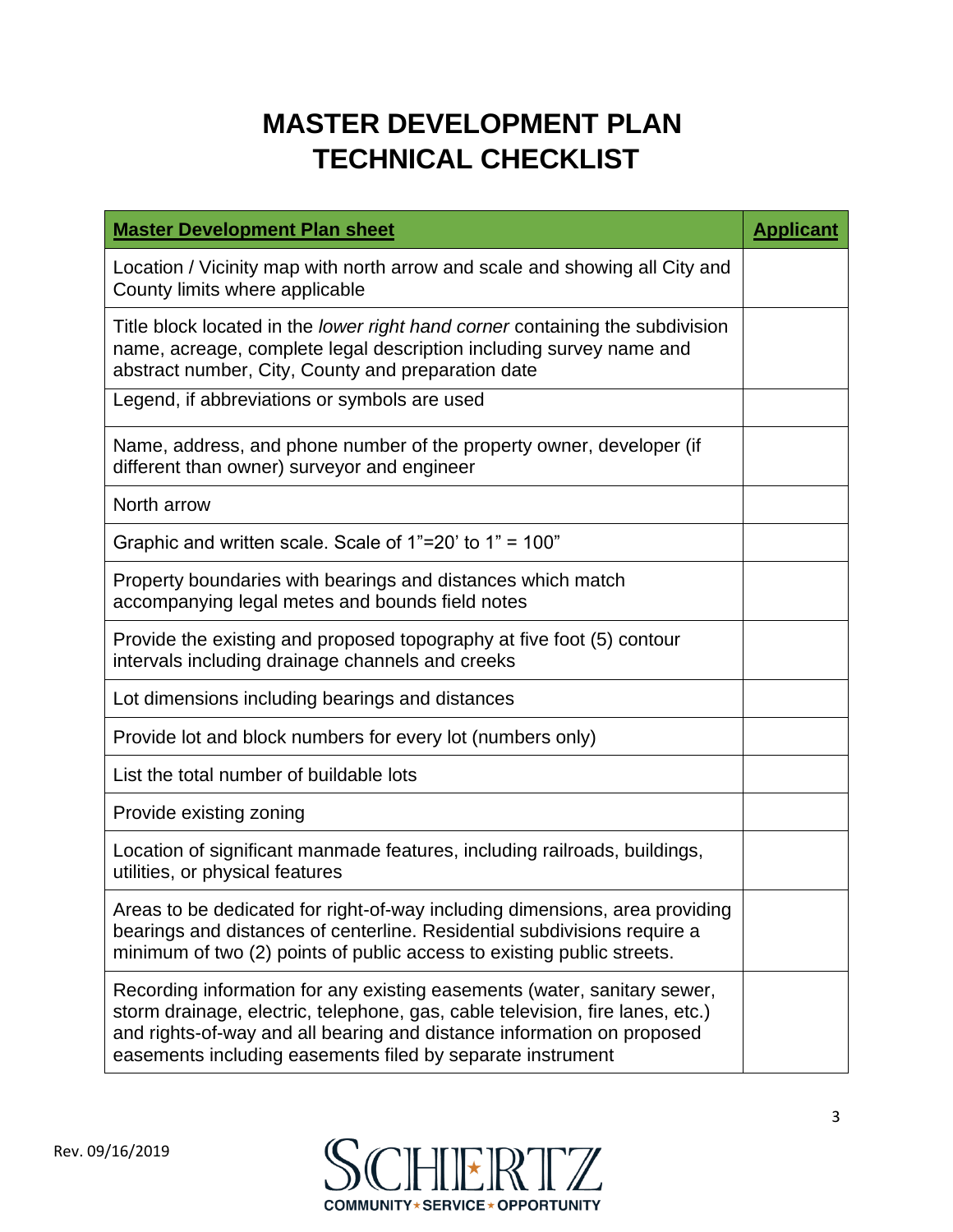| Location of existing and proposed FEMA 100-year floodplain and floodway<br>limits with elevations                                                                               |  |
|---------------------------------------------------------------------------------------------------------------------------------------------------------------------------------|--|
| Identify all boundary survey monumentation on the plan. Tie proposed tract<br>to the parent tract monumentation with bearings and distances                                     |  |
| Boundary lines and acreage of the land to be dedicated to the City for<br>public parkland                                                                                       |  |
| Boundary lines and acreage of land proposed for private park including<br>note indicating ownership and maintenance responsibility                                              |  |
| Land use, zoning, subdivision name, and recording information for all<br>adjacent properties                                                                                    |  |
| Location of City limits boundary and/or County boundary if they traverse<br>the subdivision, form part of the boundary of the subdivision or are<br>contiguous to such boundary |  |
| Provide the designation of each phase of development and the proposed<br>order of development                                                                                   |  |
| Provide a table indicating the phasing, land uses, zoning, and anticipated<br>dwelling units for each phase                                                                     |  |
| Provide the location and sizes of proposed water, wastewater and storm<br>drainage facilities to serve the development, including the sewer flow<br>arrows.                     |  |
| Show proposed street names                                                                                                                                                      |  |
| Any additional information as requested to clarify the proposed<br>development                                                                                                  |  |